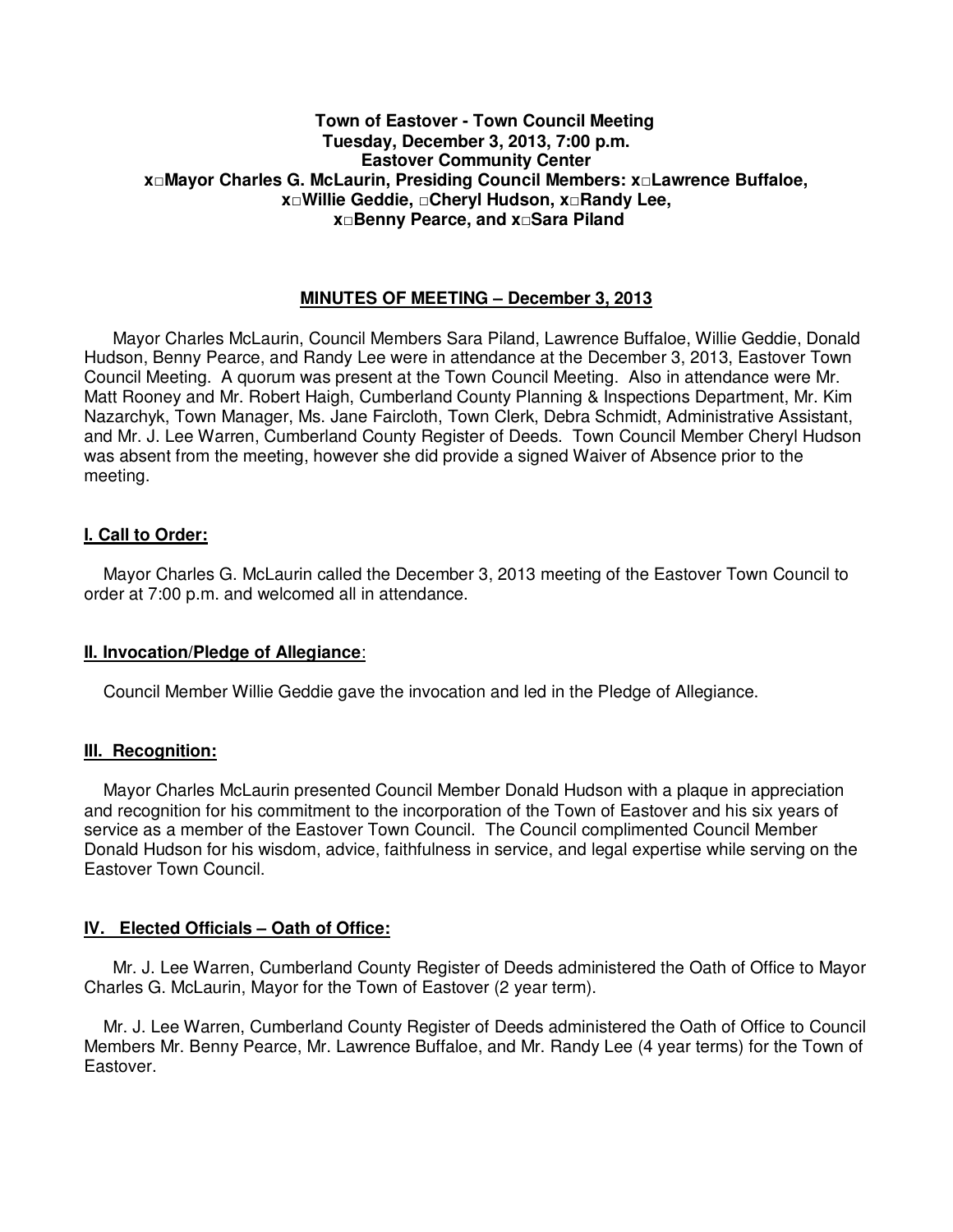This is the result of the November 5, 2013 Municipal Election. Mayor Charles McLaurin and Town Council Member Sara Piland welcomed Town Council Member Randy Lee.

 Ms. Vicki Locklear, Register of Deeds from Robeson County, came to support the swearing in of Town Council Member Randy Lee.

## **V. Approval of Agenda:**

Council Member Lawrence Buffaloe made a motion to approve the Agenda as stated. The motion was 2nd by Council Member Benny Pearce. The vote was unanimous for approval.

## **VI. Public Comments:**

None.

# **VII. Consent Agenda:**

- 1. Consider approval of the Minutes for November 5, 2013 Town Council Meeting. See Exhibit A.
- 2. Consider approval of the October 31, 2013 Financial Report. See Exhibit B.
- 3. Eastover Town Council Meeting Schedule for Calendar Year 2014. See Exhibit C.
- 4. Eastover Town Hall Holiday Schedule for Calendar Year 2014. See Exhibit D.

 Council Member Sara Piland made a motion to approve the Consent Agenda as presented. The motion was  $2^{nd}$  by Council Member Lawrence Buffaloe. The vote was unanimous for approval.

### **VIII. Discussion Agenda:**

### **Agenda Item #1:**

### **Appointment of the Mayor pro-tem by Mayor and Town Council Members.**

 The Town Council Members made a motion to appoint Council Member Cheryl Hudson as Mayor pro-tem for the next two (2) years.

 Council Member Lawrence Buffaloe made a motion to approve the nomination of Council Member Cheryl Hudson to serve as Mayor pro-tem. The motion was  $2^{nd}$  by Council Member Randy Lee. The vote was unanimous for approval.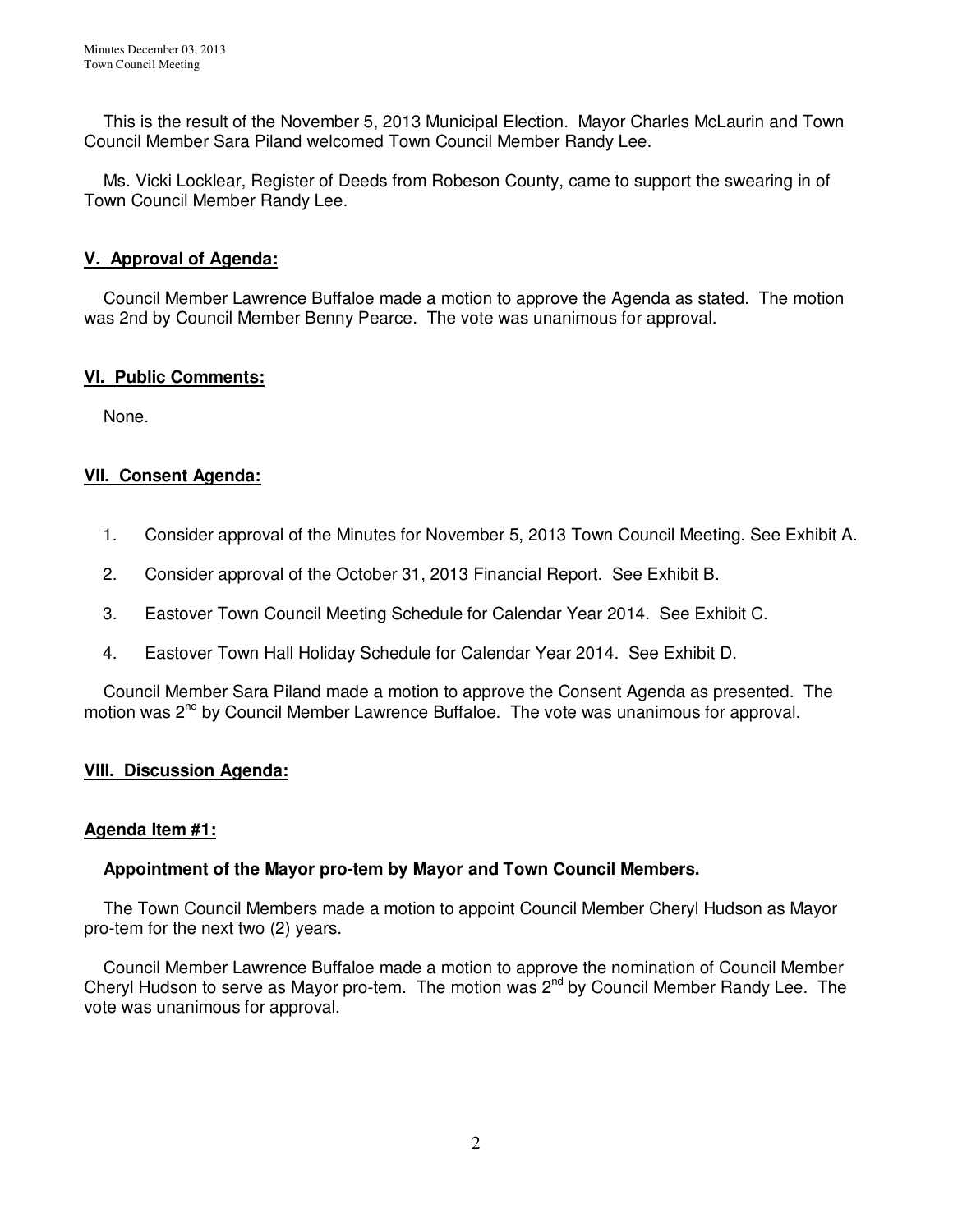### **Agenda Item #2:**

### **Briefing by Mr. David Maxwell, CPA from McFayden & Sumner Certified Public Accountant Firm concerning FY 2013 Audit for Town of Eastover.**

Mr. David Maxwell briefed the Eastover Town Council on the financial results of Fiscal Year 2013 Audit of the Town of Eastover. He stated that all the financial statements were in compliance. He did not find any discrepancies. He provided key financial figures over a five (5) year period and reminded the Town Council Members that 2008 was no longer reflected in the charts. He said that the Town had increased the General Fund to \$1,500,000 which is a \$377,000 increase from previous year. This includes the Powell Bill funds which are approximately \$221,000. He reminded the Council that Powell Bill funds can be only used for the specific purpose as required by the Department of Transportation (DOT). The Powell Bill funds are received by the Town in two installments annually. The Town can keep the funds for ten (10) years. If not used after that period, DOT will withdraw the funds.

 Mr. Maxwell briefed a pie chart which reflected the Town's revenue which was a little less than \$1,500,000 for the year. The number one source is property taxes collected at about \$624,000 and second is sales tax around \$596,000. The third chart was departmental expenses. The Town of Eastover expenses were about \$1,100,000. The number one source was general government which is about \$524,000. This is 48 percent of the total. General government is dedicated to a special account, like public safety which is your Fire and Police Department, Parks and Recreation and the Planning and Zoning Department. The Town of Eastover had a significant increase in expenses during FY 2012 due to the purchase of land for a new Town Hall.

 Mr. Maxwell used a North Carolina State website to obtain the 2013 available fund balance reserve for municipalities with 2,500 to 10,000 residents. The average municipality had about 70% of annual expenses in their 2013 fund balance reserve. The Town of Eastover had 128% in their 2013 fund balance reserve. This fund balance reserve means that the Town of Eastover can provide the same level of service for one year. The average tax rate for this size of municipality is twenty-eight (28) cents per 100 evaluations of properties. Eastover's tax collection rate is twenty and one-half (20 1/2) cents per 100 evaluation. Mr. Maxwell commended the Town on a clean audit, stating that the Council had done an excellent job with their fiduciary responsibilities. He also complimented the Town Manager and Town Finance Officer/Town Clerk on a superb job. Mayor Charles McLaurin congratulated the Town Manager and Finance Officer on a job well done. Town Council Member Sara Piland complimented the employees from the Eastover Town Hall on a great job. She commended Ms. Jane Faircloth on having worked with the Town of Eastover since it first stood up. She also stated how lucky they were to have Mr. Kim Nazarchyk, Town Manager who is living within the local area and has the communication skills to work with the Eastover community.

#### **Agenda Item #3:**

 **PUBLIC HEARING CASE NO. P13-47. P13-47. REZONING OF 50.74+/- ACRES FROM RR RURAL RESIDENTIAL TO RR RURAL RESIDENTIAL/DD DENSITY DEVELOPMENT/CZ CONDITIONAL ZONING DISTRICT FOR AN 87 LOT RESIDENTIAL SUBDIVISION OR TO A MORE RESTRICTIVE ZONING DISTRICT; LOCATED AT 4329 DUNN ROAD AND WEST OF DUNN ROAD (US HWY 301), NORTHEAST OF SR 1722 (BEARD ROAD); SUBMITTED BY GENE F. WILLIFORD, SR. ON BEHALF OF WINGATE PROPERTIES LLC. (OWNER). (EASTOVER).** 

Mayor Charles McLaurin **opened the Public Hearing.**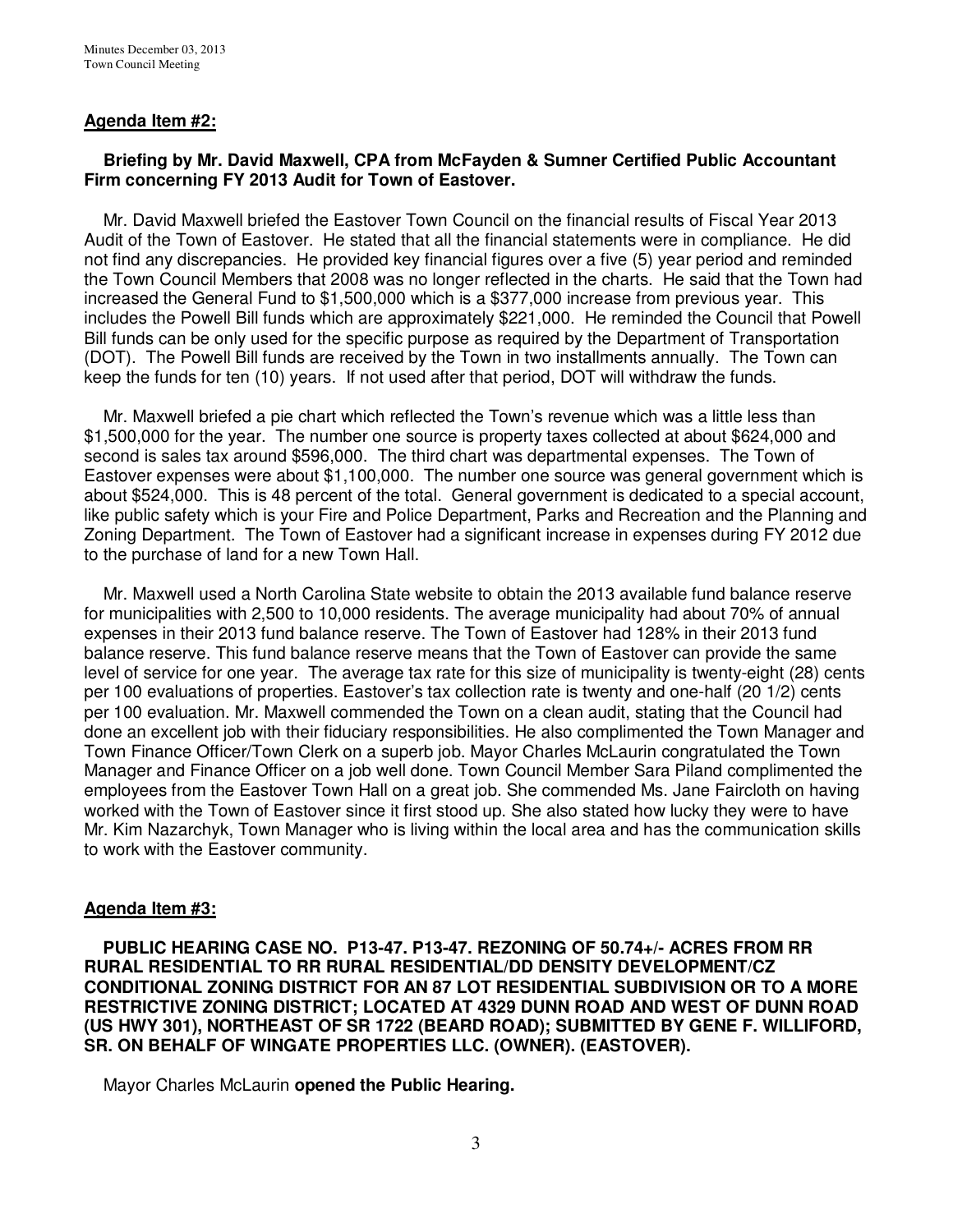Mr. Matt Rooney, Cumberland County Planning and Inspections Department, briefed the Council and presented facts regarding Public Hearing Case No. P13-47. The request is for rezoning 50.74+/- acres from RR rural residential to RR rural residential/DD density development/CS conditional zoning district for an 87 lot subdivision located at 4329 Dunn Road, west of Highway 301 and north east of Beard Road.

 The Public Hearing Case No. P13-47 had two (2) **speakers for** and three (3) **speakers against** the rezoning request. Attorney Duane Gillam Jr. represented the case for Mr. Gene Williford. Mr. Williford wants to build 87 one-half acre lot homes. The engineer on the project was unable to attend the Town Council meeting.

## **Speakers For:**

 **Speaker #1**: Attorney Duane Gilliam Jr., 307 Person Street signed up to **speak for** Case No. P13- 47. He is representing Mr. Gene Williford and Wingate Properties (LLC). He stated that the Cumberland County Planners have reviewed and approved this project. He also stated that the developer has been amendable to the conditions of the Planning Department and that the project is consistent with the ordinance.

 **Speaker #2:** Mr. Gene F. Williford, Sr. on behalf of Wingate Properties (LLC), 111 Dunn Road, Fayetteville, NC 28312 signed up to **speak for** Case No. P13-47. Mr. Williford stated that all the documentation is completed and requested that the Eastover Town Council approve the rezoning request. He stated that "No" mobile homes will be built on this property and he will make it a nice subdivision. His concern is that if he goes into this as an R20 project, his development might be financially tied up.

### **Speakers Against:**

 **Speaker #1:** Mr. Andy Smith, 3316 Flea Hill, Eastover, NC 28312 signed up to **speak against** Case No. P13-47. Mr. Smith stated that his property is also zoned RR and is part of the Voluntary Agricultural District. He has a farm on his property, agricultural activities, livestock, and sprays his fields. Farming has been his way of life and he is concerned about this changing the way he lives and the value of his property. He wanted the Town Council to know that when he is unable to farm, he wants to get the same consideration for his property without having to come back to the Town Council for approval.

 **Speaker #2:** Mr. Stephen Lucas, 4309 Dunn Road, Eastover, NC 28312 signed up to **speak against** Case No. P13-47. He stated that once the development is complete, his road is the only entrance and exit to the housing development. Traffic is already bad, and once this project is complete, it will be impossible to get out of his driveway.

 **Speaker #3:** Ms. Della Patterson, 3565 Beard Road, Eastover, NC 28312 signed up to **speak against** Case No. P13-47. Ms. Patterson stated she owned property adjoining the subject property. She is concerned with protecting the value of her property and the surrounding property. She also has requested that mobile homes not be constructed on the property for Case No. P13-47.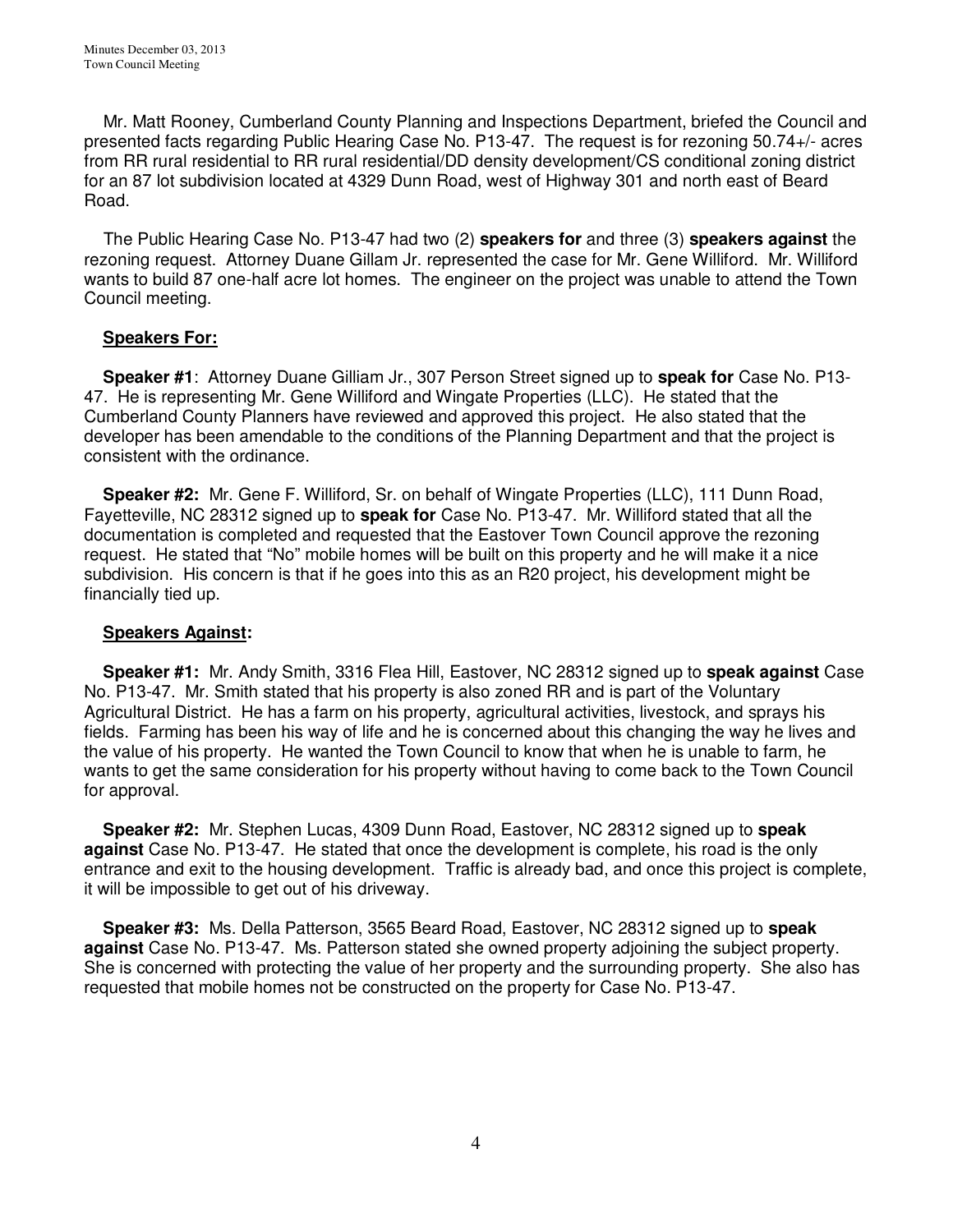## **Rebuttals:**

 **Speaker #1:** Attorney Duane Gilliam, Jr. provided a rebuttal that there were 41 conditions and Mr. Williford can live with a site related usage restriction to R20 and will follow the R20 standards. He has no intentions of putting trailers on the property.

 **Speaker #2:** Mr. Gene Williford stated that he has no intention on building mobile homes on the property He also assured the Council that he will make the development look nice and improve the surrounding community.

 The Council Members requested that Mr. Williford modify the Planning Document to either rezone from RR/DD/CZ to R20/DD/CZ or amend the planning documents to state that "No Mobile Homes Will Be Constructed on this Property".

Mayor Charles McLaurin requested a motion from the Town Council Members to **Close the Public Hearing**.Council Member Benny Pearce made a **motion to close the Public Hearing**. The motion to close the Public Hearing was 2nd by Council Member Lawrence Buffaloe. The vote was unanimous for approval.

 Mayor Charles McLaurin requested a motion to **table, approve, or deny** Case P13-47. Council Member Sara Piland made a **motion to table** the case for thirty (30) days so the Council Members can have more time to talk with the petitioner. She stated that they could make a motion to deny, approve, or table this case. If the case is denied, it can't be presented before the Eastover Town Council Members for another year. The motion to table the case for thirty (30) days was  $2^{nd}$  by Council Member Benny Pearce. The vote was unanimous to table the Case No. P13-47 for thirty (30) days until the next Town Council Meeting which is scheduled for January 7, 2014.

### **Agenda Item #4:**

### **Consider Funding of Capital Reserve Account.**

Mr. Kim Nazarchyk, Eastover Town Manager, provided an update on Resolution 2013-03 which was adopted on June 2013. The Eastover Town Council created a Capital Reserve fund for the purpose of constructing a municipal building. These funds are available for a period not to exceed five (5) years (beginning July 1, 2013 and expiring June 30, 2018, or until a cumulative sum not to exceed \$900,000 has been received. The Eastover Town Council can appropriate or transfer an amount of no less than \$85,000 each year to this fund. Mr. Kim Nazarchyk stated that they were waiting for the results from the Fiscal Year-end 2013 audit. Mr. Nazarchyk added that the auditor has provided his concurrence on this financial initiative. Mr. Nazarchyk requested that the Town Council Members approve the transfer of \$200,000 from the General Fund Account to the Capital Reserve Account.

 Council Member Benny Pearce made a motion to approve the transfer of \$200,000 from the General Fund to the Capital Reserve Account. The motion was  $2^{nd}$  by Council Member Willie Geddie. The vote was unanimous for approval.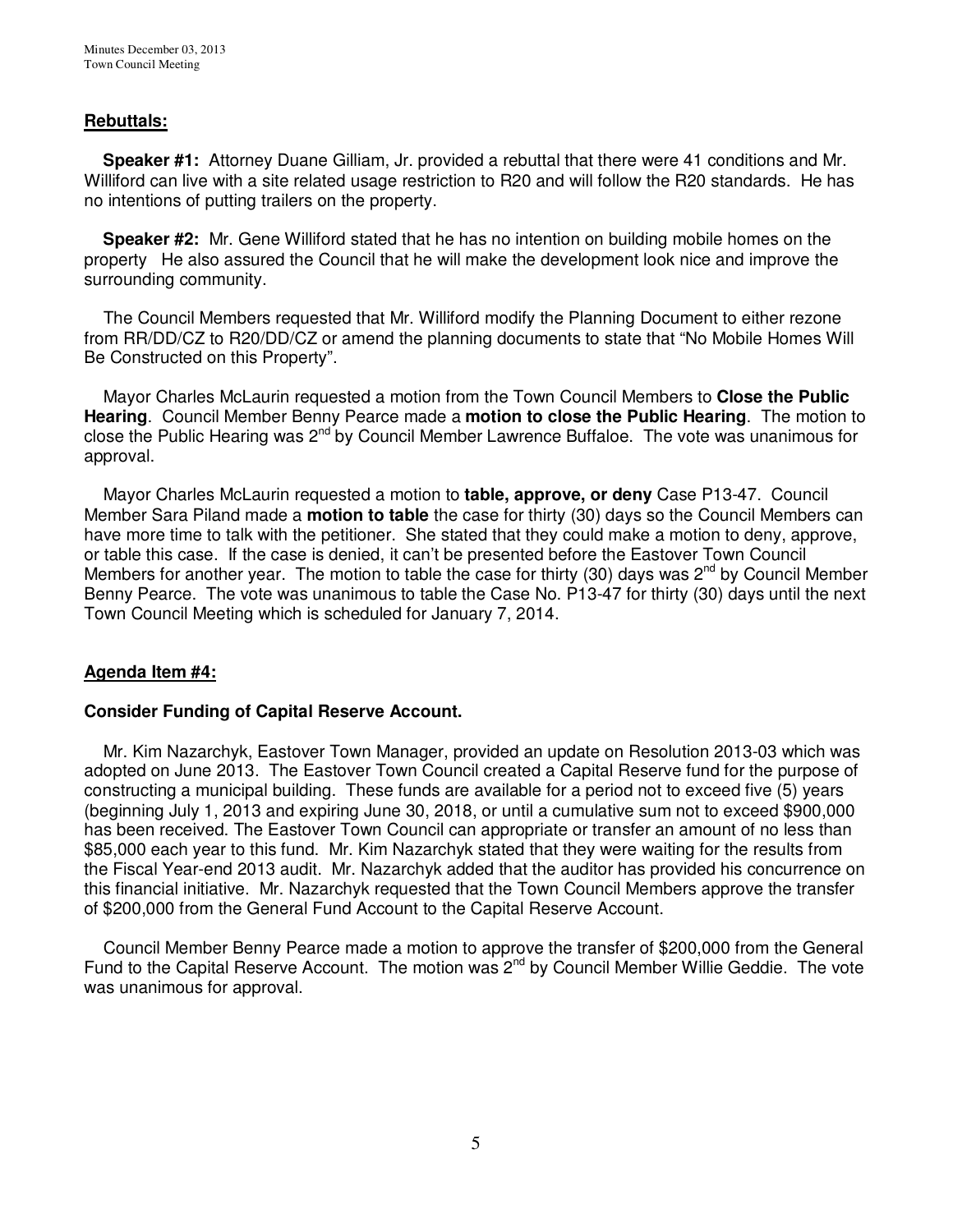### **Agenda Item #5:**

### **Resolution 2013-10 Adopting the Records Retention and Disposition Schedule-Municipal, dated September 10, 2012 and Adoption of Municipal Record Retention Schedule Amendment dated August 29, 2013.**

Mr. Kim Nazarchyk provided a briefing on Resolution 2013-10 for the Town Council Members for acceptance and approval. North Carolina Department of Cultural Resources provided the "Records Retention and Disposition" Schedule to all the municipalities for approval dated September 10, 2012 and "Adoption of an Amendment" to the Schedule dated August 29, 2013. The Town of Eastover is required by law to review and approve in an open meeting.

 Council Member Sara Piland made a motion to sign and approve Resolution 2013-10. The motion was 2<sup>nd</sup> by Council Member Randy Lee. The vote was unanimous for approval

### **IX. RECEIVE MAYOR'S UPDATE.**

 Mayor Charles McLaurin sent out a special thank-you to Sandy Ridge Electric, Mr. Bob Nail and Mr. Kim Nazarchyk for putting up the Christmas wreaths. Mr. Nazarchyk stated that the wreaths will be taken down on December 31, 2013.

 The annual "Flea Drop" is coming up and there is a small article about it in the South River Electric Association magazine.

Mayor Charles McLaurin reminded everyone to have a safe and Merry Christmas.

### **X. RECEIVE TOWN COUNCIL UPDATE**

Council Members provided a warm welcome to Council Member Randy Lee.

#### **XI. RECEIVE TOWN MANAGERS UPDATE.**

 Mr. Kim Nazarchyk informed the Council that on December 11, 2013 there will be a site visit to three (3) Town Halls. The Mayor of Eastover, Mayor Charles McLaurin, two (2) Town Council Members Sara Piland and Cheryl Hudson, the LSV Architect Mr. Chris Frank, and the Town Manager Mr. Kim Nazarchyk will visit Erwin Town Hall at 9:00 a.m., Smithfield Town Hall at 11 a.m., and Archers Lodge Town Hall at 2:30 p.m.

 Mr. Chris Frank, the LSV Architect, will attend the January 2014 "Advisory Committee" meeting. Mr. Nazarchyk will send out letters to the Advisory Committee regarding the January 2014 meeting.

 Ms. Doris Wilson has requested usage of the Town of Eastover parking lot during the time frame of May 21-23, 2014 for a group of individuals going on a bus tour. She is going to distribute and collect signed waivers from each person who is parking their car on the Town of Eastover property. This will relinquish the Town of Eastover from any damage or loss to their vehicles.